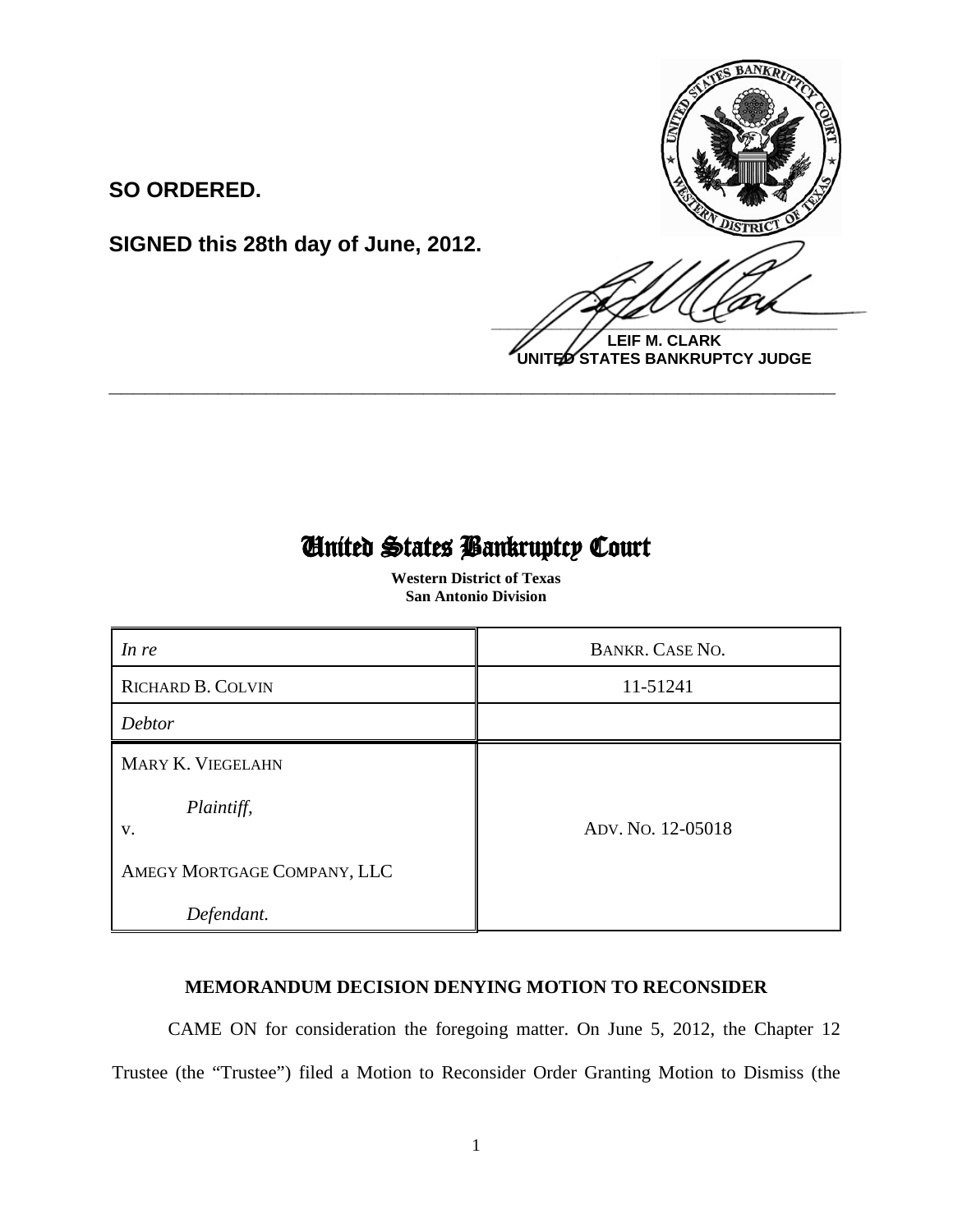"Motion to Reconsider") [Docket No. 16] and a Brief in Support of her Motion to Reconsider [Docket No. 17]. Amegy Mortgage Company ("Amegy") filed a Response to the Trustee's Motion to Reconsider [Docket No. 18] on June 15, 2012.

## *The Pleadings*

In essence, the Trustee argues that the court should reconsider its order granting Amegy's Motion to Dismiss for lack of standing because the confirmed plan in this case preserves the potential preferential transfer claims against Amegy for the benefit of the Debtor's estate. The Trustee asserts that the plan's preservation of these claims impliedly gives the Chapter 12 Trustee the authority to pursue such claims on behalf of the estate. Finally, the Trustee asserts that the validity of the Debtor's claimed exemption in the property at issue in this adversary remains unresolved, as the Trustee's Objection to Exemption (the "Objection") [Docket No. 50] has been abated pending conversion to Chapter 7 or modification of the plan to pay less than 100% of allowed claims. The Trustee maintains that if she were to succeed in her Objection to the Debtor's exemptions, enabling the Trustee to pursue the fraudulent transfer claims at issue in this adversary proceeding could enhance the distribution to creditors.

In its Response to the Trustee's Motion to Reconsider Amegy asserts that the Trustee's motion fails to satisfy the requirements of either Bankruptcy Rule 9023 or 9024. Amegy maintains that the confirmed plan, while preserving the preferential transfer claims against Amegy, says nothing about the Trustee's authority to pursue such claims on behalf of the estate. Amegy further argues that because the Chapter 12 Debtor remains in possession of all property of the estate, and because the Debtor has not been removed from possession for cause under section 1204, and the Trustee has not sought authority from the court to limit the Debtor's rights and duties under section 1203, the Trustee has no authority to pursue the preference claims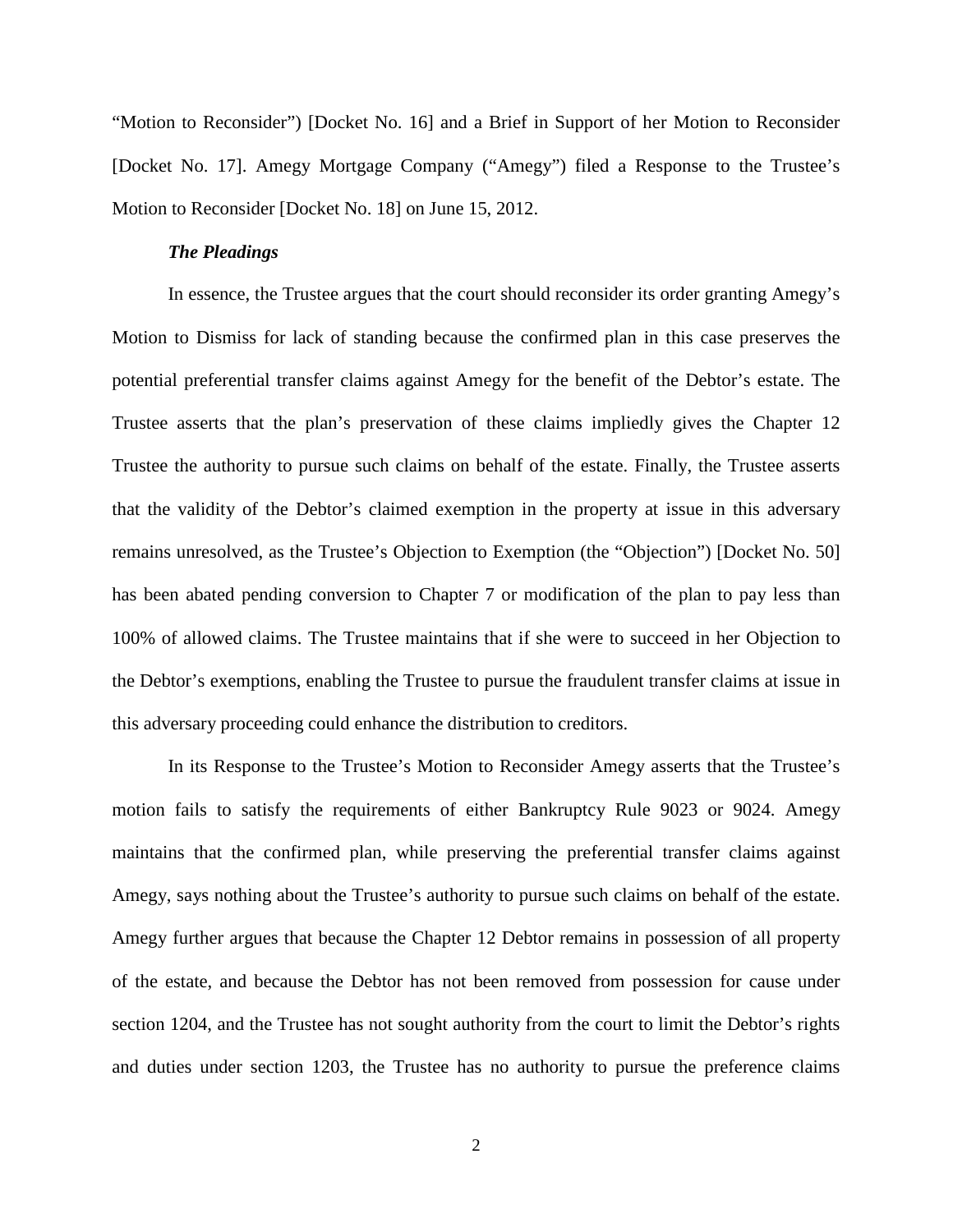against Amegy. Finally, Amegy asserts that the Trustee' Objection to the Debtor's exemption does not specifically list the property at issue here as being subject to the Trustee's Objection. Thus, argues Amegy, the Trustee never properly challenged the Debtor's homestead exemption in the property subject to Amegy's potentially preferential lien.

## *Discussion*

While the court agrees with Amegy that the Trustee's Motion to Reconsider—filed after the Trustee failed to timely respond to Amegy's Motion to Dismiss—does not satisfy the requirements of either Rule 9023 or Rule 9024 of the Federal Rules of Bankruptcy Procedure governing motions to reconsider, the court will nonetheless address the merits of the Trustee's arguments.

The court acknowledges that in the Memorandum Decision Granting Motion to Dismiss [Docket No. 10], the court failed—in the absence of any party having raised the argument—to examine the language of the plan and confirmation order entered in this case. Notwithstanding this oversight, the court concludes that the language of the plan does not change the outcome here. Section III, paragraph (d)(i) of the Debtor's confirmed plan states as follows:

d) Nothing in the plan or in the order confirming the plan waives or releases any [sic] (i) Any and all causes of actions, whether now known or which becomes known in the future, are preserved for the Chapter 12 Estate, including but not limited to avoidance actions, actions utilizing the powers under 11 U.S.C. 544, causes of action for breach of contracts; collections or liquidation of assets, including the Debtor's interest in any entity including, but not limited to Town Creed Companies, LLC and any other partnerships, LLCs, corporations, etc. Specifically retained and not waived or released are claims that may exist against Amegy Mortgage Company LLC.

While this plan does, indeed, retain the preferential transfer claims against Amegy for the benefit of the estate, nowhere does the plan, either explicitly or impliedly, provide that the Chapter 12 Trustee is authorized to bring such claims on behalf of the estate. This is significant, because the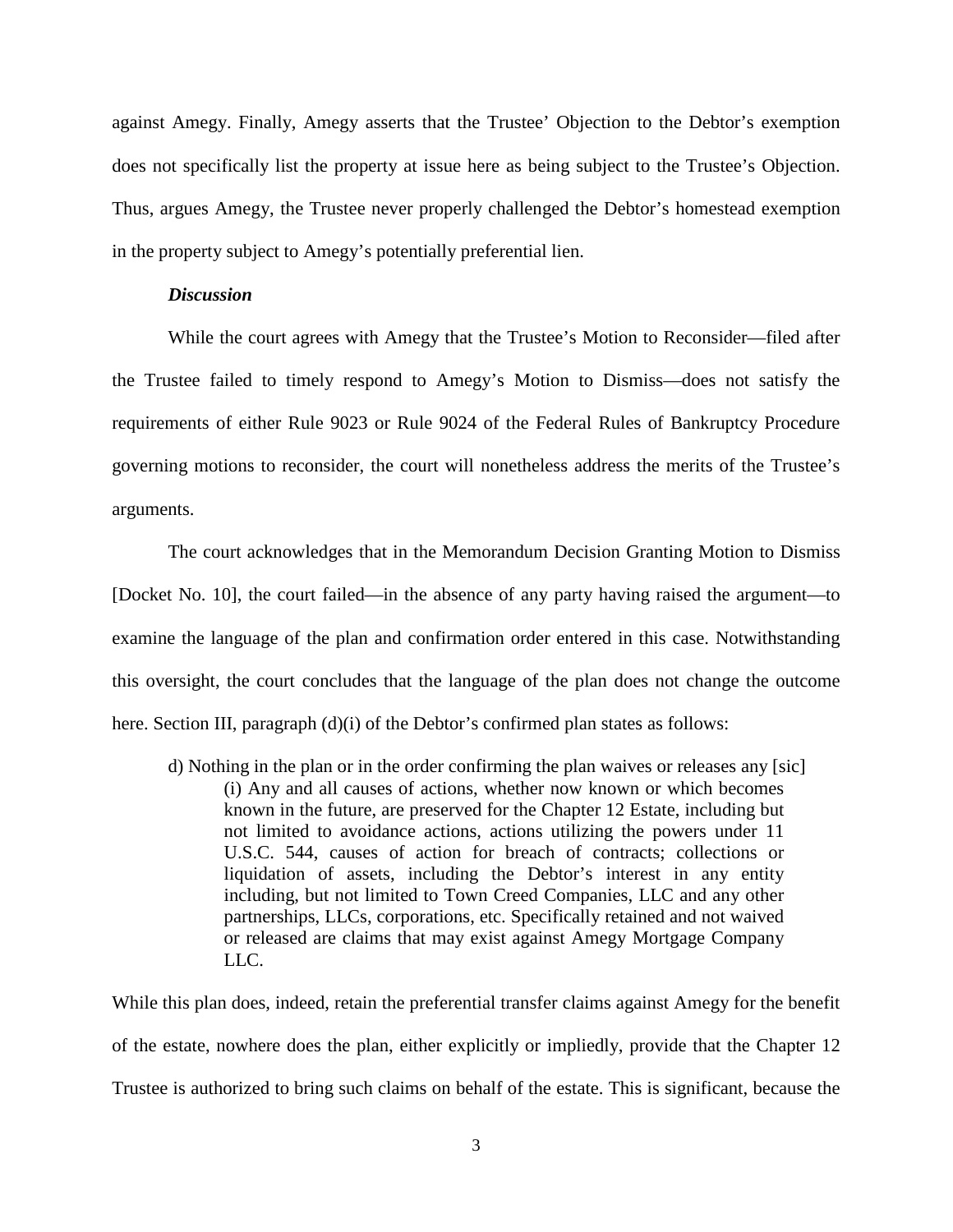Code provides that, in a Chapter 12 case, it is the debtor-in-possession that has the exclusive authority to bring chapter 5 causes of action. *See* 11 U.S.C. § 1203. That standing is exclusive of the Chapter 12 Trustee unless the Debtor has been removed as the debtor-in-possession for cause under section 1204, or the Trustee has sought authority from the court to limit the Debtor's rights and duties under section 1203. *Hoeger v. Tiegen (In re Tiegen)*, 123 B.R. 887, 888-89 (Bankr. D. Mont. 1991); *Viegelahn v. Amegy Mortgage Co. (In re Colvin)*, Case No. 12-05018 (Bankr. W.D. Tex. May 22, 2012).

Section 1207 provides that "[e]xcept as provided in section 1204, a confirmed plan, or an order confirming a plan, the debtor shall remain in possession of all property of the estate." 11 U.S.C. § 1207. Since neither the Debtor's plan nor the order confirming the plan provides otherwise, the Debtor has continued as Debtor-in-possession since confirmation. The Trustee's argument that the plan vests the Trustee with standing to pursue the preserved preference claims assumes the opposite. Because the Debtor has remained as Debtor-in-possession postconfirmation, unless and until the Trustee seeks to remove the Debtor as Debtor-in-possession or limit the Debtor's powers, $<sup>1</sup>$  $<sup>1</sup>$  $<sup>1</sup>$  only the Debtor has the authority to pursue the preferential transfer</sup> claims at issue here.

Finally, regarding the Trustee's argument that the Debtor's exemption in the subject property (the 23.1 acres with respect to which Amegy claims a lien) remains unsettled, the court, after examining the Trustee's Objection to the Debtor's exemptions, finds as follows: while the Trustee's Objection does specifically identify the 23.1 acres as being part of the Debtor's claimed homestead exemption, the substance of the Objection relates to two other properties the Trustee maintains may not be exempted as homestead property because they are not contiguous with the Debtor's exempt residential homestead property (which residence includes the 23.1

l

<span id="page-3-0"></span> $<sup>1</sup>$  And the court leaves that door open to the Trustee here.</sup>